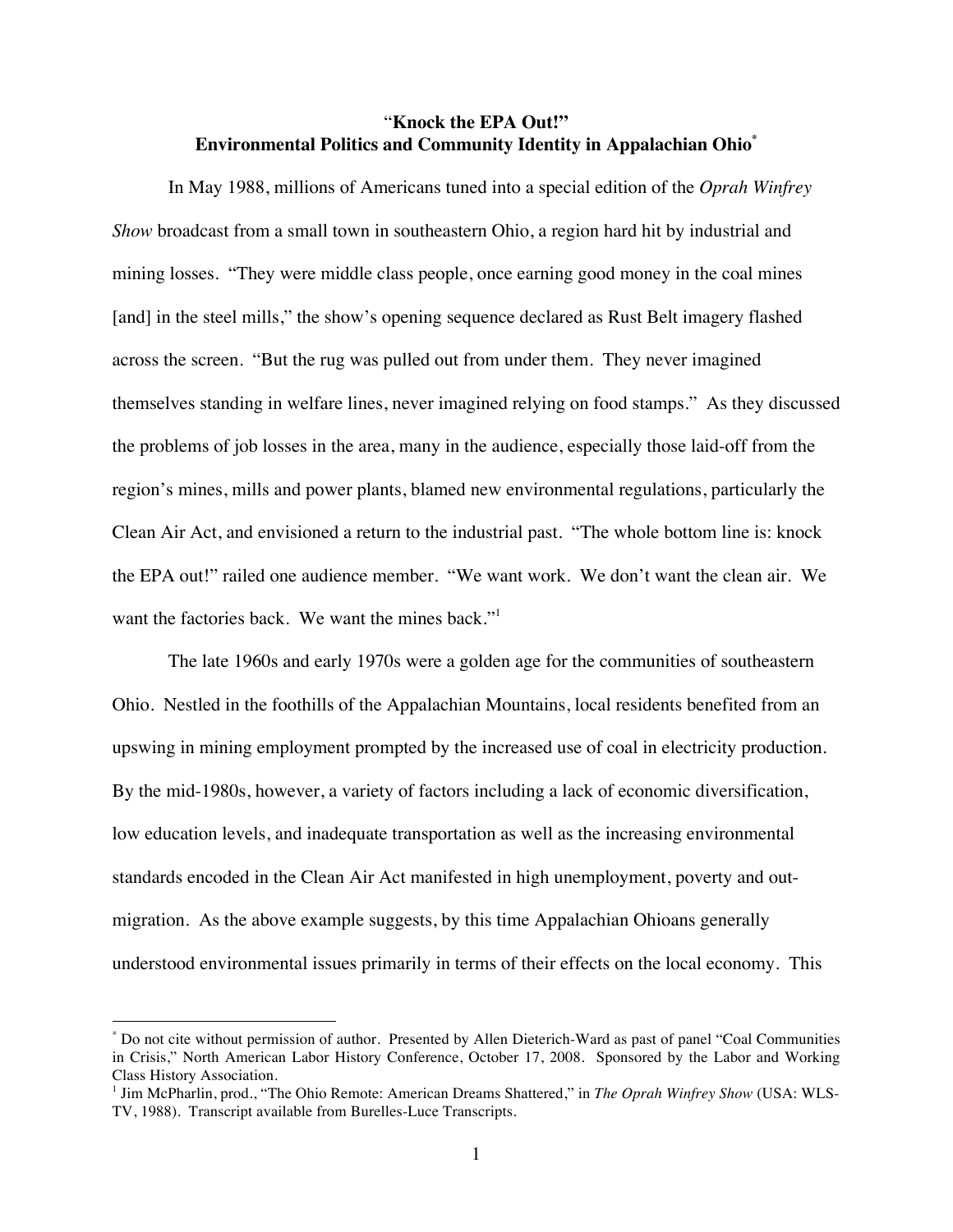interpretation stands in contrast to earlier environmental issues, such as the debate over the regulation of coal surface mining that took place during a period of economic prosperity and had local supporters on both sides of the issue.

While political historians have emphasized the powerful combination of "race, rights and taxes" in explaining the downfall of the postwar liberal consensus in the 1970s, they have paid less attention to the role of environmental politics in splitting the Democratic Party base.<sup>2</sup> This paper will explore the political culture of rural coal mining communities in Appalachian Ohio with an eye toward connecting local events with national environmental issues. In particular, I will focus on the debate over the regulation of coal surface mining in the early 1970s and the caps on  $SO_2$  emissions in the Clean Air Act Amendments of 1977. My intention here is to better integrate the social history of American workers with the social movement history of American environmentalism through a case study of a "deindustrializing" community in economic crisis.

#### **Social History and Environmental Culture**

Environmental history and labor history have shared a similar historiographical trajectory. Both fields emerged from the social movements of the 1960s with an explicitly political agenda and an eye toward the long-term social origins of historical events. Both fields also were heavily influenced by the cultural turn of the 1980s, which in turn led to, among other things, an increased attention to the gendered and racialized origins of both class and ideas about nature. For the most part, studies of environmental policy, however, have remained largely confined to the national story and the political economy, some might say political ecology, of

 $\frac{1}{2}$  A sampling of this literature includes: Jonathan Rieder, *Canarsie: The Jews and Italians of Brooklyn Against Liberalism* (Cambridge: Harvard University Press, 1985); Thomas Byrne Edsall and Mary D. Edsall, *Chain Reaction: The Impact of Race, Rights, and Taxes on American Politics* (New York: Norton, 1991); Dan T. Carter, *The Politics of Rage: George Wallace, the Origins of the New Conservatism, and the Transformation of American Politics* (New York: Simon & Schuster, 1995); Lisa McGirr, *Suburban Warriors: the Origins of the New American Right* (Princeton: Princeton University Press, 2001).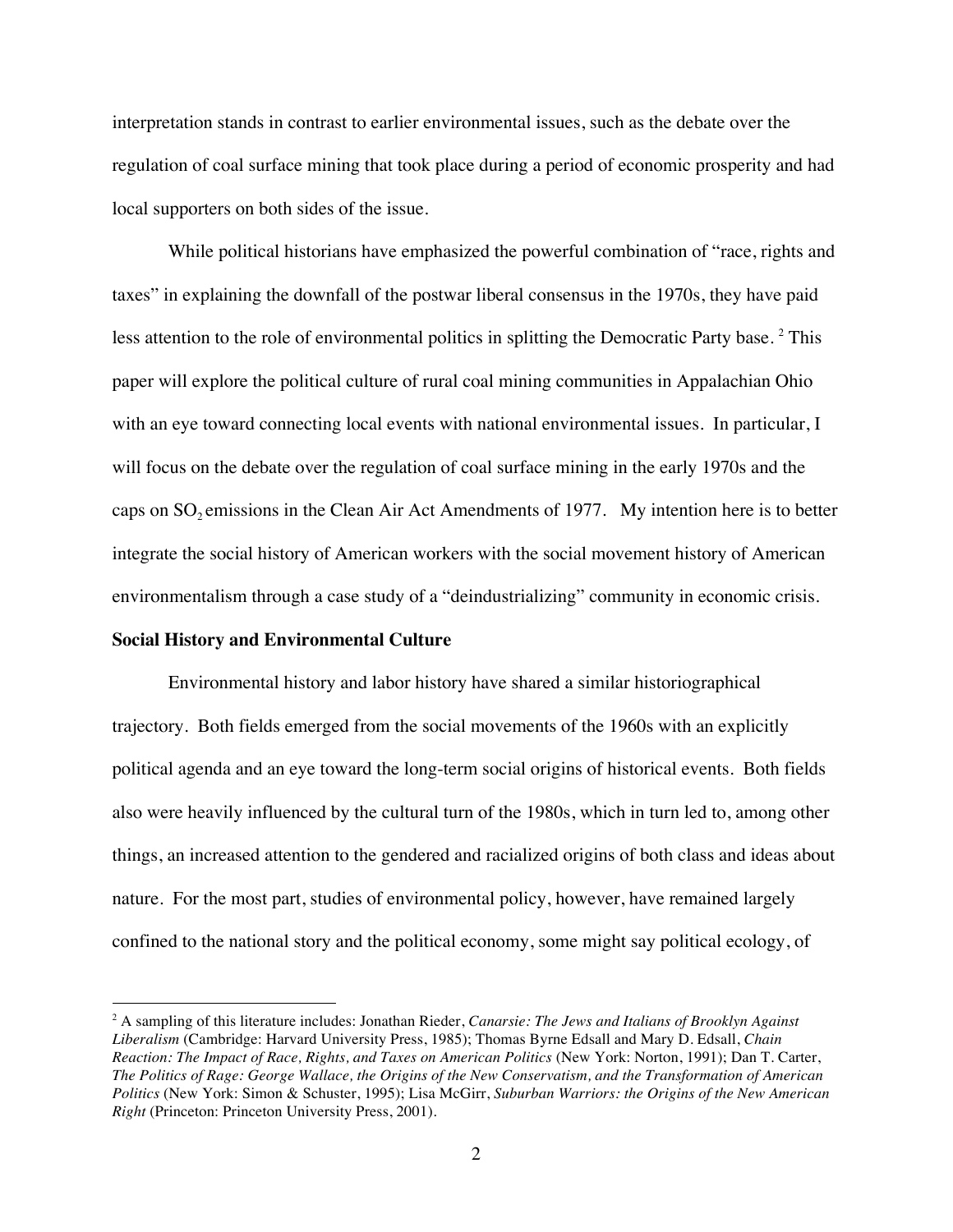interest groups, lobbying organizations, and the intricacies of horsetrading that went on in the halls of power in Washington D.C. or in various state capitals.<sup>3</sup> The time has come to focus more on local and regional in order to understand the relationship between environmental policy and the shifting environmental attitudes that helped to drive the conservative victories of the 1980s and early 1990s.<sup>4</sup>

While there are a modest number of scholarly works at the intersection of political, labor and environmental history, a few recent studies suggest a model for examining Appalachian Ohio in the 1970s and 1980s. Set against the twin backdrops of urban/industrial expansion and subsequent decline, Andrew Hurley's *Environmental Inequalities: Class, Race and Industrial Pollution in Gary Indiana*, for instance, explores the environmental worldview of a workingclass community dominated by U.S. Steel and its subsidiaries. While pollution in Gary had remained fairly evenly distributed across the community, beginning in the 1950s the changing landscape of suburbanization insulated the white middle class from the smokestacks and sludge filled rivers near the plants, while working-class and especially African American residents

<sup>4</sup> A number of journalists and other scholars (though fewer historians) have begun to tackle this issue, see: William Dietrich, *The Final Forest: The Battle for the Last Great Trees of the Pacific Northwest* (New York: Simon and Schuster, 1992); R. McGreggor Cawley, *Federal Land, Western Anger: The Sagebrush Rebellion and Environmental Politics* (Lawrence: University Press of Kansas, 1993); David Helvarg, *The War Against the Greens: The "Wise-Use" Movement, the New Right and the Browning of America*, Rev Upd. edition (Boulder, Colo.: Johnson Books, 2004). Samuel Hays also addresses these issues in terms of national politics, though with little attention to the local level. See, Samuel Hays*, Beauty, Health, and Permanence: Environmental Politics in the United States, 1955-1985* (New York: Cambridge University Press, 1989) and *A History of Environmental Politics Since 1945* (Pittsburgh: University of Pittsburgh Press, 2000).

<sup>&</sup>lt;sup>2</sup><br>3 <sup>3</sup> In terms of the Clean Air Act, for example, the existing and increasingly dated canon extends from Richard Vietor's *Environmental Politics and the Coal Coalition* (College Station: Texas A & M University Press, 1980) and Bruce Ackerman and William Hassler, *Clean Coal/Dirty Air: or how the Clean Air Act became a Multibillion-Dollar Bail-Out for High-Sulfur Coal Producers and What Should be Done About It* (New Haven: Yale University Press, 1981) to Gary C. Bryner's *Blue Skies, Green Politics: the Clean Air Act of 1990* (Washington, D.C. : CQ Press, 1993) and finally a pair of influential articles by the don of postwar environmental political history, Samuel Hays included in the anthology *Explorations in Environmental History* (Pittsburgh: Univiversity of Pittsburgh Press, 1998)*.*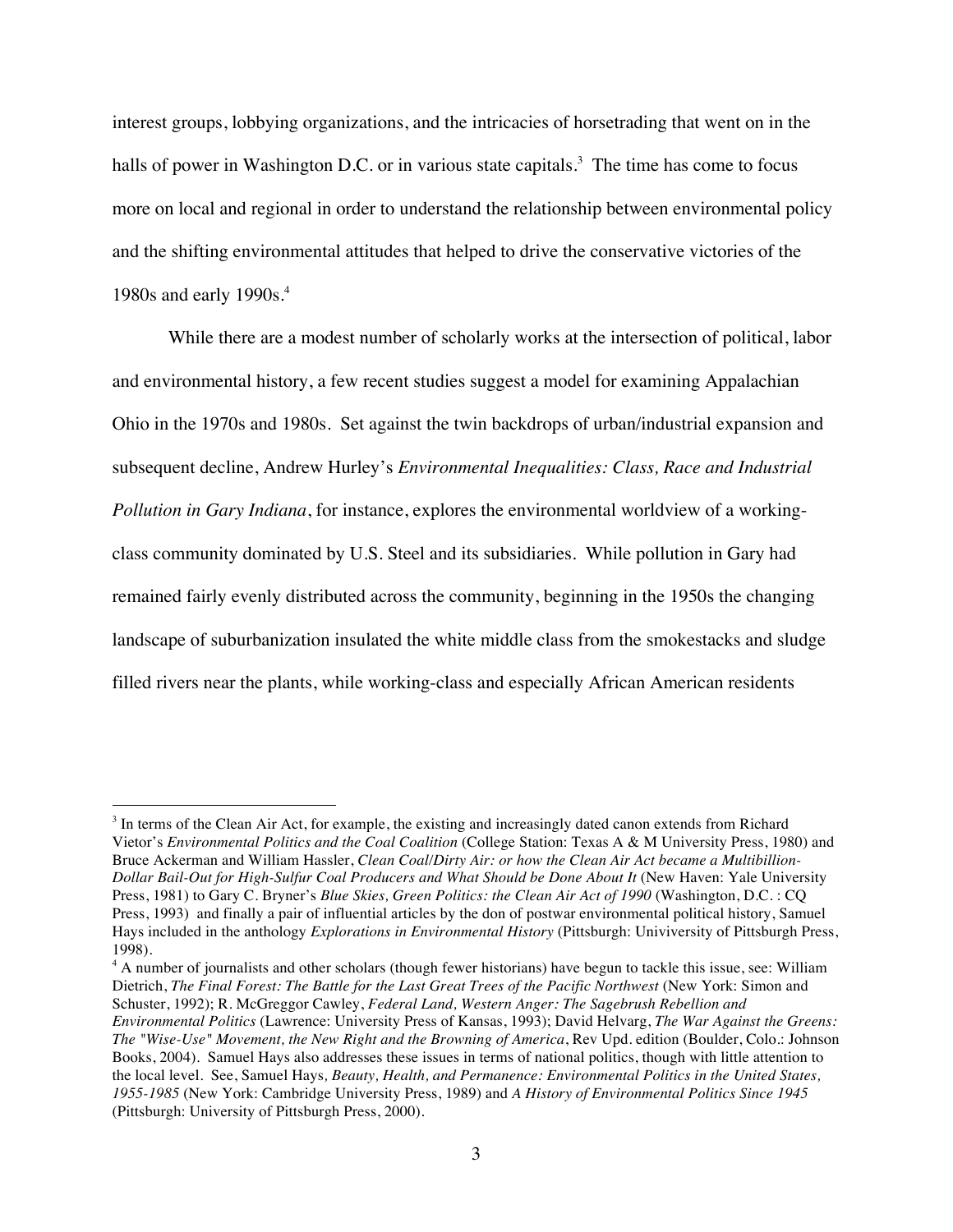increasingly bore the social costs of industrial expansion. <sup>5</sup>

Hurley's focus is on the contested terrain of environmental politics as three distinct strains of environmental activism emerged from this social context to challenge the powerful corporate equation of economic growth with social progress, damn the consequences. These strains included: 1.) a middle environmentalism focuses on social amenities and neighborhood stability; 2.) a working-class equation of workplace pollution with corporate exploitation, and; 3.) an African American environmental justice movement tying environmental issues to larger racial inequities that may or may not have had the potential for a cross-race and cross-class coalition under Gary's first African American mayor in the early 1970s. Though somewhat weak in the connection between these conceptions of the environment and actual political results, Hurley provides a potential model for a more cultural history-oriented exploration of the varied and evolving understanding of humans relation with the natural world during the postwar period.

While looking at a similar set of issues, Chad Montrie's *To Save the Land and People: A History of Opposition to Surface Coal Mining in Appalachia* is thematically focused, following the movement to regulate surface mining that extended from local communities in Ohio, Pennsylvania, West Virginia and Kentucky to the national level.<sup>6</sup> Beginning with opposition to coal surface mining among farmers in Appalachian Ohio, Montrie tracks the massive expansion of surface mining operations during the 1950s and 1960s that prompts agitation for government regulation first on the state level and finally the 1977 passage of the federal Surface Mining Control and Reclamation Act.

Largely told as a David and Goliath story (a narrative structure familiar to labor

 <sup>5</sup> Andrew Hurley, *Environmental Inequalities: Class, Race and Industrial Pollution in Gary Indiana* (Chapel Hill: University of North Carolina Press, 1995).

<sup>6</sup> Chad Montrie, *To Save the Land and People: A History of Opposition to Surface Coal Mining in Appalachia* (Chapel Hill: University of North Carolina Press, 2003).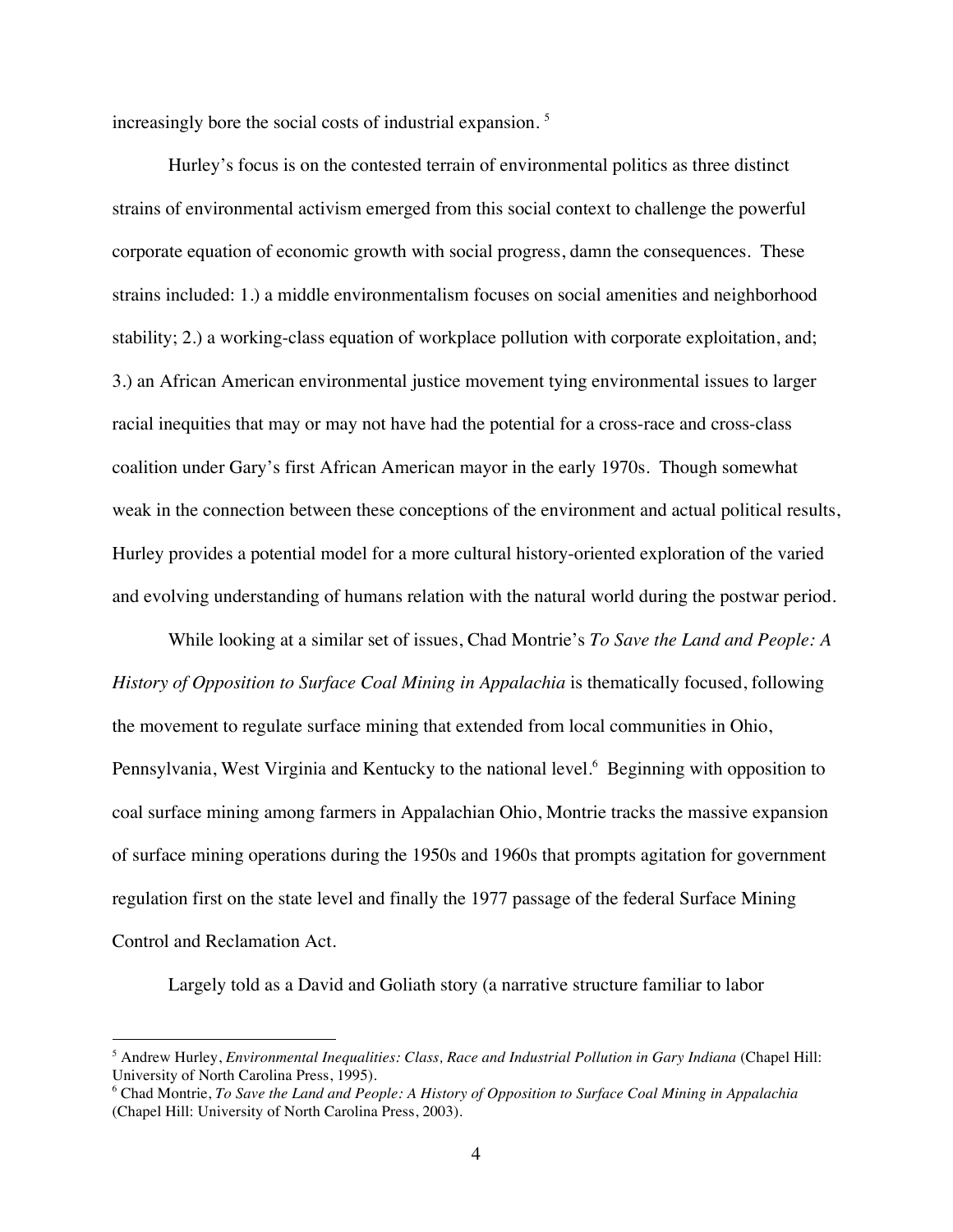historians), Montrie nevertheless points out the complexity in local struggles that split both the membership and leadership of the United Mine Workers, sometimes featured conservationminded coal operators and divided rural communities who wanted both jobs and environmental protection. While his story is one primarily of social movements within the formal political sphere, Montrie does discuss the evolution of environmental worldview from one based in Christian stewardship and conservation to the more socially charged and activist environmentalism of the late 1960s and 1970s.

Finally, a recent edited volume by sociologist Melanie DuPuis, *Smoke and Mirrors: The Politics and Culture of Air Pollution* provides, perhaps, the best theoretical model for understanding the complex relationship between the cultural construction of nature on the one hand and the political economy of environmental regulation on the other. In her introduction to the work, which covers topics from the late Victorian era to the present and includes case studies in both North American and European contexts, Dupuis argues for a conception of environmental politics as struggle not only over power, but also of meaning. In contrast to studies of formal policy development, the scholars represented in *Smoke and Mirrors* work to understand the entire social and cultural context in which political changes occurred. "Without seeing pollution [and pollution control] as a mirror of society," she argues, "we miss what really happens in the formulation" of public policies."7

For example, Angela Gugliotta's study of air pollution in interwar Pittsburgh describes the competing meanings of smoke control in relation to the city's economic and cultural transformations. In her discussion of the emergence of pollution measures and abatement programs, Gugliotta found that the inability of industry-backed research to resolve basic

 <sup>7</sup> E. Melanie DuPuis, *Smoke and Mirrors: The Politics and Culture of Air Pollution* (New York: New York University Press, 2004), 5.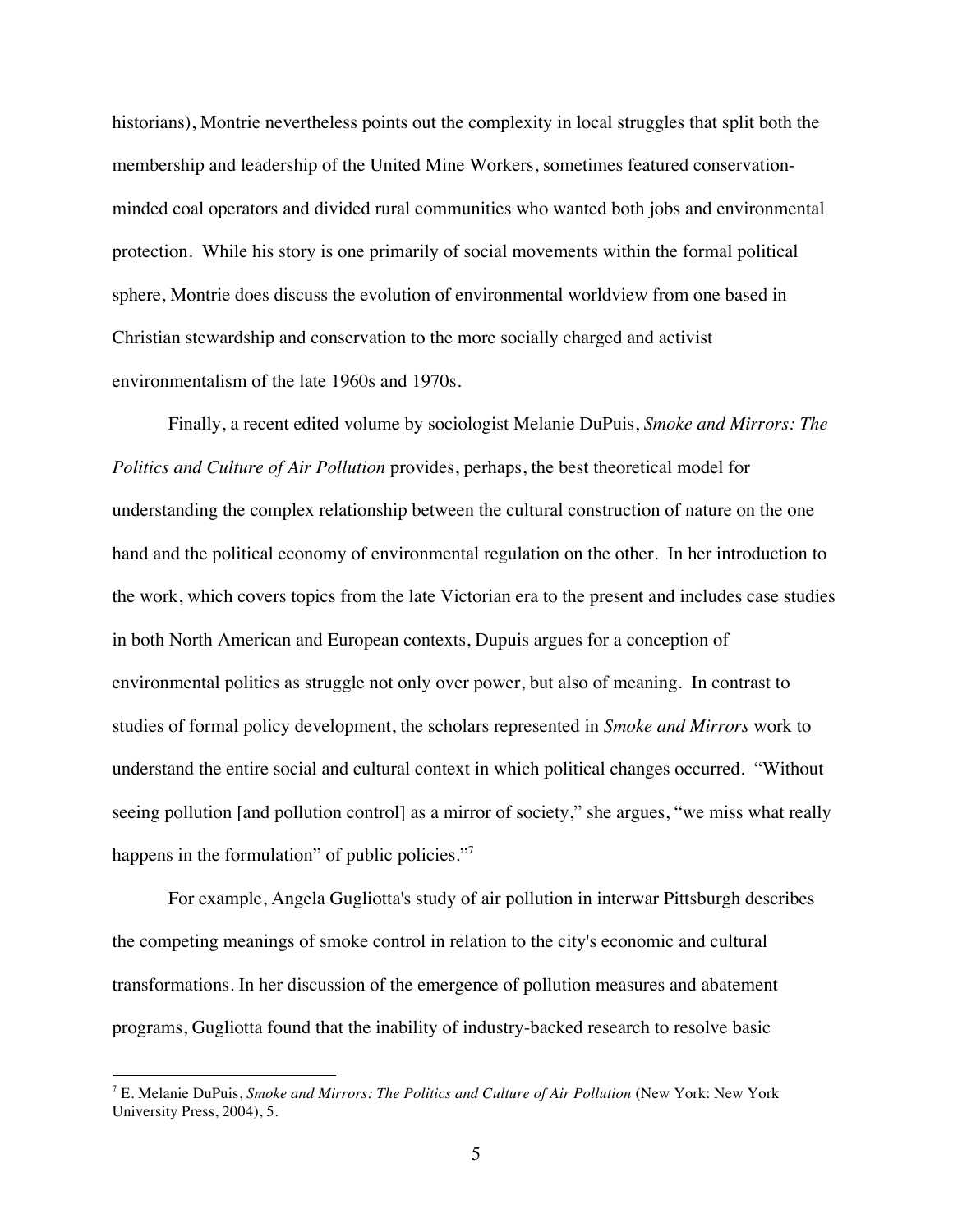questions of how to define pollution itself and exactly why and for whom smoke was a problem undermined the political effectiveness of reduction efforts.<sup>8</sup> While each of these texts have weaknesses as a full-blown model for my work, taken together they suggest a number of potential avenues for exploring the intersection of environmental politics and community identity in the two snapshots of Appalachian Ohio explored below.

### **Strip Mine Salvation**

January 4, 1973, will live on in the collective memories of an entire generation of southeastern Ohioans as the day the shovels crossed the road. In the wee hours of a bitterly cold winter morning, two of Consolidation Coal Company's (CONSOL) mammoth earth moving machines, the *Mountaineer* and the *Tiger*, crossed one of the nation's busiest highways, Interstate 70 (I-70), closing it to traffic for an unprecedented twenty-four hours.<sup>9</sup> An expansion of surface mining operations in the company's Egypt Valley Mine to an area south of the highway prompted the move, which took place during increasing state and national attention to the issue of surface mining.<sup>10</sup> The symbolism of the road crossing was not lost on the residents of Barnesville, a small community of about four thousand people four miles to the south. The announcement of the crossing in 1971 sparked a debate within the community pitting those who supported the financial benefits of surface mining against those concerned about the environmental and economic impact of mining near the village. As a result, among the

 $\frac{1}{8}$ <sup>8</sup> Gugliotta explores this connection between public policy and the cultural construction of pollution at greater length in her research. See, Angela Guglotta, "How, When, and for Whom was Smoke a Problem in Pittsburgh?" in Joel Tarr, ed., *Devastation and Renewal: An Environmental History of Pittsburgh and its Region* (Pittsburgh: University of Pittsburgh Press, 2003) and "'Hell with the Lid Taken Off': A Cultural History of Air Pollution in Pittsburgh" (Ph.D. diss., University of Notre Dame, 2004).

<sup>&</sup>lt;sup>9</sup> "Ohio to Shut Interstate a Day for Shovel Crossing," *New York Times*, January 1, 1973. Consolidation Coal or Pittsburgh Consolidation Coal changed names a variety of times between the 1950s and the 1990s. I use the term CONSOL in this paper to refer to the company throughout the postwar period.

 $10$  For the purposes of this paper, I use the terms surface and strip mining interchangeably. Strip mining actually refers to a particular subset of surface mining and the majority of surface mining discussed in this chapter is properly described as wide area or contour surface mining.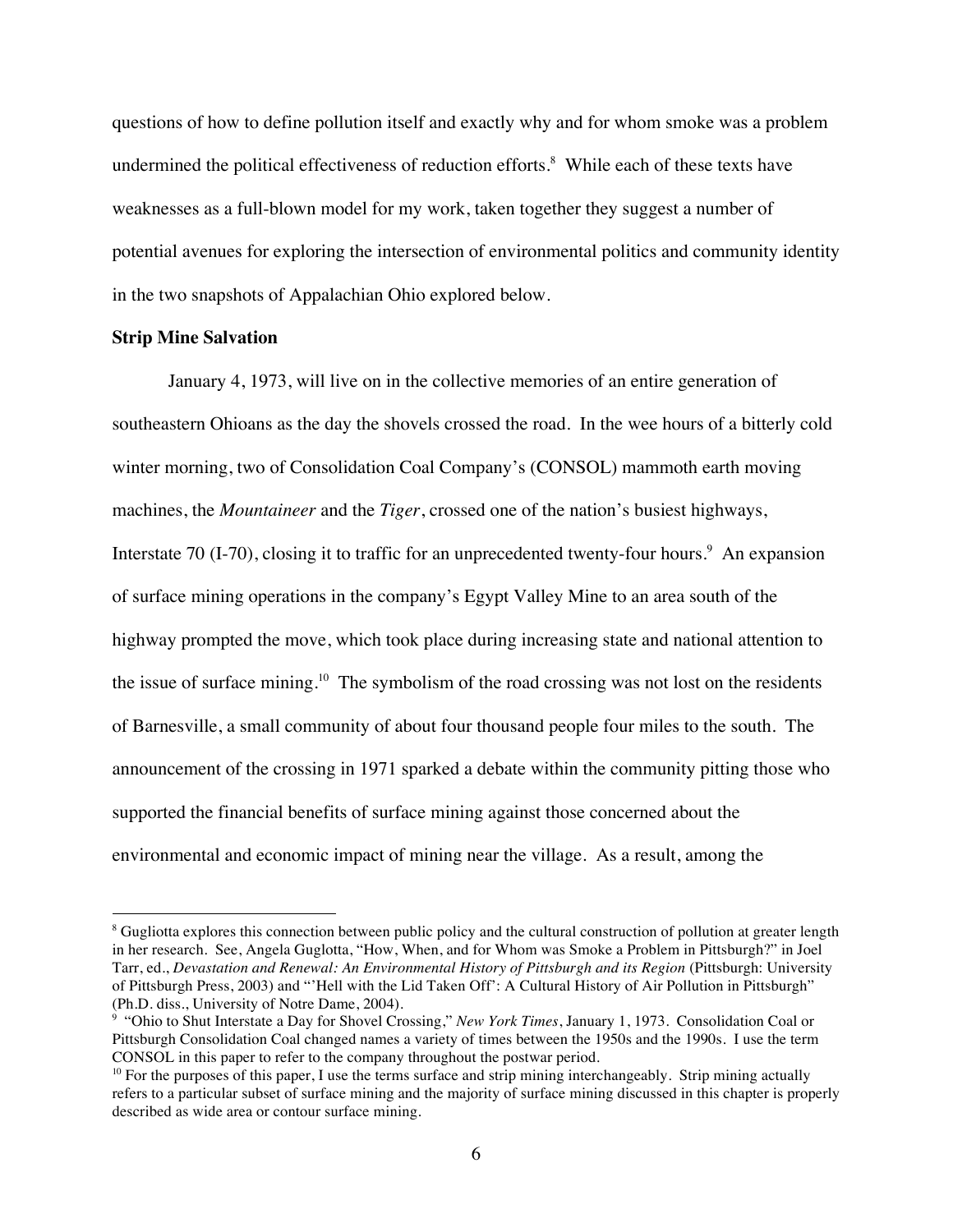thousands who gathered to watch the event were several dozen protestors who staged a mock funeral for Barnesville complete with eulogies, candles and a coffin.<sup>11</sup> "The demonstration," according to a *Washington Post* reporter covering the event, "while short and peaceful, was one of the first of its kind seen in this coal oriented region."12

CONSOL's decision to expand mining operations south of I-70 exposed a simmering contest over who would define the economic and environmental priorities of Appalachian Ohio. The crossing debate occurred in an era of increasing national attention to environmental problems and in the midst of a battle in the state legislature over the Ohio Strip Mine Law, a stringent new measure that required companies to "return strip mined land to [its] approximate original contour."13 During the late 1960s and 1970s, national environmental groups such as the Sierra Club, Natural Resources Defense Council and the Friends of the Earth declared themselves in favor of a total ban on surface mining.<sup>14</sup> Many locals met the company's announcement in late 1970 with apprehension, and in the year leading up to the crossing some of the more militant, including Barnesville City Council member Richard Garrett, formed Citizens Organized to Defend the Environment (CODE), a grassroots effort aimed at halting or mitigating the environmental impact of surface mining. In August 1972, CODE joined the Ohio Public Interest Research Group (PIRG) in a lawsuit attempting to block the Interstate crossing entirely. "We," stated Garrett, "are going to fight every one of those machines when they try to bring them across."<sup>15</sup>

12 William Richards, "Strip Miners' Move Alarms Ohio Town," *Washington Post*, January 4, 1973, A4. 13 Division of Mineral Resources Management, *Ohio Abandoned Mine Lands Reforestation Program* (Columbus: Ohio Department of Natural Resources, 2005). For the growth of the postwar environmental movement, see Samuel P. Hays, *A History of Environmental Politics Since 1945* (Pittsburgh: University of Pittsburgh Press, 2000). For opposition to surface mining in Appalachia, see Montrie, *To Save the Land and People.*

<sup>14</sup> Montrie, *To Save the Land and People: A History of Opposition to Coal Surface Mining in Appalachia*, 147.

<sup>&</sup>lt;sup>11</sup> John Chancellor and Lou Davis, NBC Evening News for Friday, January 5, 1973, Headline: Strip Mining (1973); Debbie Phillimore, "Environmentalists Protest Peacefully," *Martins Ferry Times Leader*, January 5, 1973.

<sup>15 &</sup>quot;Suit Eyed to Stop GEM Move," *Martins Ferry Times Leader*, August 7, 1972, 1.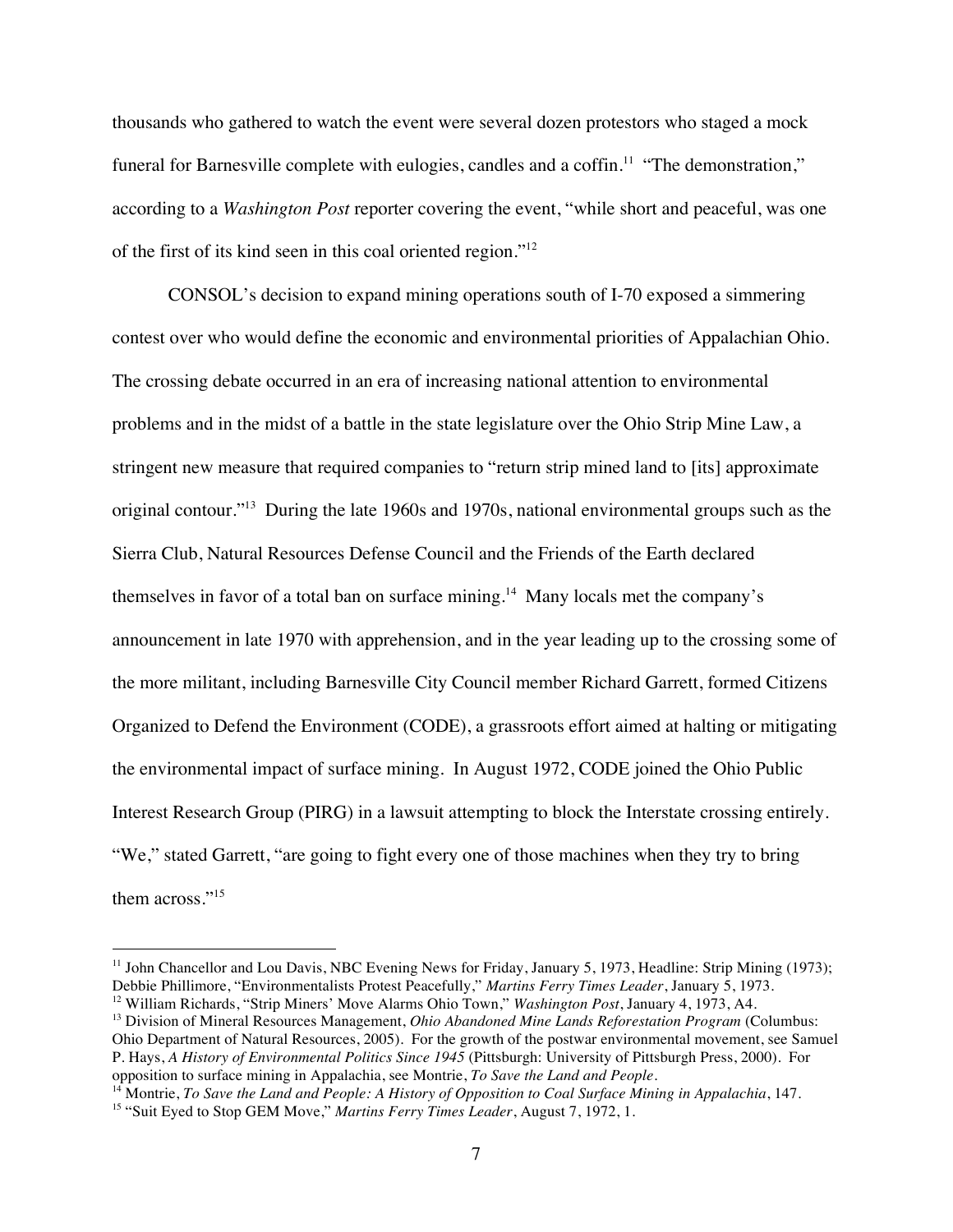Coal executives, such as CONSOL Hanna Division President Ralph Hatch, presented a different vision of the Steel Valley's rural communities, arguing that the imperatives of industry demanded the extraction of coal in the cheapest way possible.<sup>16</sup> A lay-minister in the local Presbyterian Church, Hatch pointed out that the average income of Belmont County farmers in 1969 was \$34 per acre. "Is it any wonder that the farmer wants to sell his land?" he continued. "He can't make a living at it."<sup>17</sup> In the years leading up to the crossing, surface mining companies also increasingly co-opted the language of conservationism, boasting of their ability to turn "worked-out soil and hilly terrain" into tourism-generating recreation areas complete with lakes, forests, and abundant wildlife.<sup>18</sup> One article by a Columbus sportswriter invited to tour the Egypt Valley Mine even compared the hundred foot cliffs, or high walls left by surface mining, to the landscape of Colorado, stating that while others might travel 1,500 miles for scenery, he could find his "among the hills of Ohio and right in the middle of the surface mining area."<sup>19</sup>

Support for mining operations had a firm base within the local community, where increases in mining employment beginning in the mid-1960s were helping to reverse postwar economic and population declines. "I don't like stripping or any part of it," noted Barnesville furniture storeowner John Kirk, who had recently traveled to Columbus to protest new mining regulations. "But it isn't that simple. Better than 10 percent of the work force in this county works for the mines." *Barnesville Enterprise* editor Bill Davies agreed, "Our future is definitely tied to the strip mining industry – it's more important to us that you think." "We are pretty strongly divided," declared Mayor George Fitch, "but I think the majority clearly favors the

<sup>&</sup>lt;sup>16</sup> Hanna Coal Company became a subsidiary division of CONSOL in 1945, but many local residents continued to refer to the company's surface mining operations as Hanna Coal or just Hanna.

<sup>17</sup> Ben A. Franklin, "Strip-Mining Boom Leaves Wasteland in Its Wake," *New York Times*, December 15, 1970, A1, 34.

<sup>18</sup> Hanna Coal Company, *Egypt Valley* ... *Today and Tomorrow* (Cadiz, OH: The Company, 1967).

<sup>19</sup> Bob Rankin, "A Second Look at Surface Mining," *CONSOL News*, January-February 1966, 7.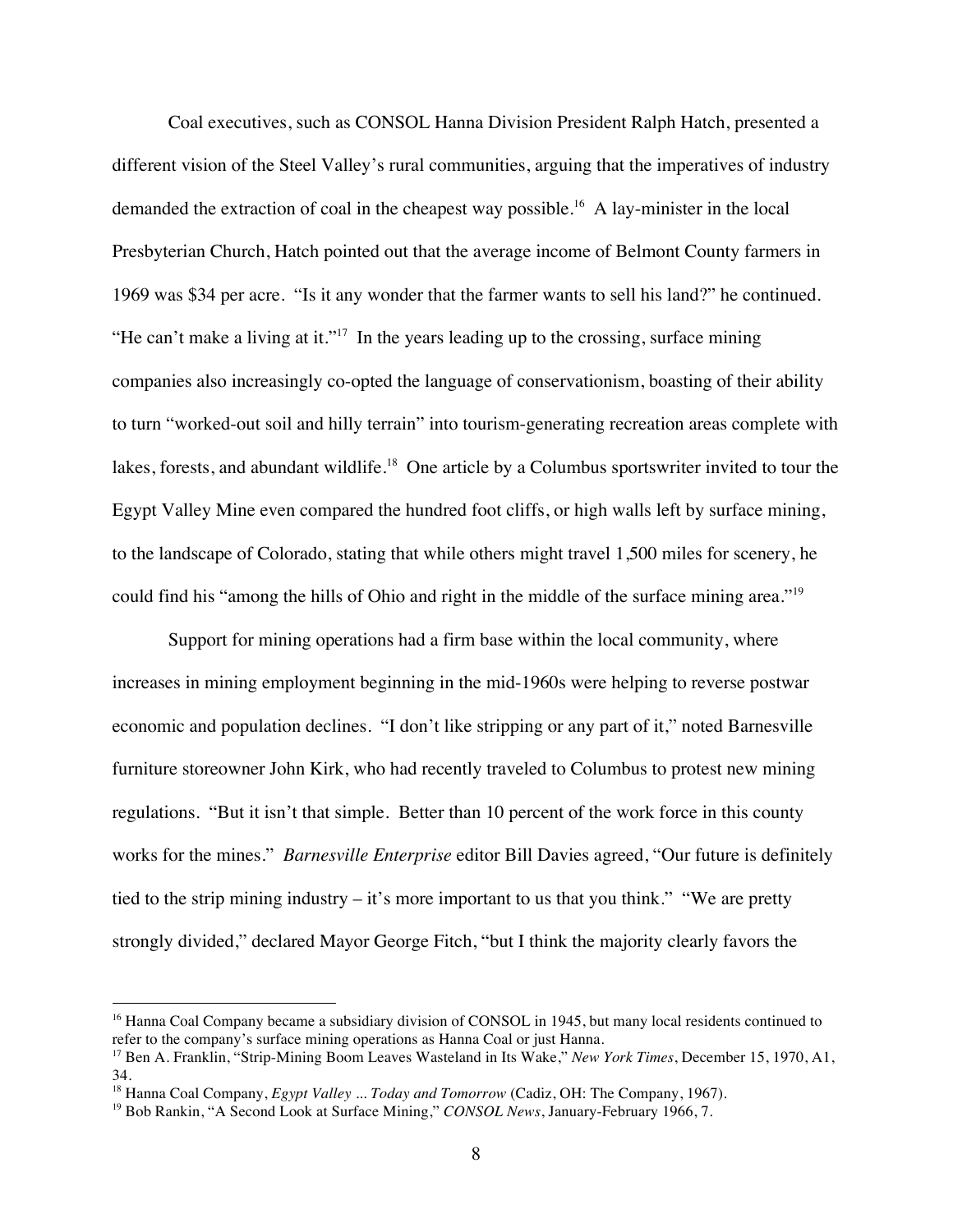move... Hanna's payroll pumps a lot into this town. We're pretty dependent on that mining."<sup>20</sup>

Between these positions, other local leaders and residents sought to retain coal employment while requiring a level of reclamation conducive to industrial and community development.<sup>21</sup> After learning of the coal company's plan to begin mining on the south side of I-70, Barnesville planning commission president Norma Schuster and local textile plant manager Carla Rizzi enlisted the aid of Ohio governor John Gilligan, who was at loggerheads with the surface mining industry over the proposed new Ohio Strip Mine Law. "We've been a sleepy little town up until now," declared Rizzi, "but now the newer people in town are trying to get it going forward. We are trying to attract industry, but we need to have room to grow."22

With Gilligan's support, the two women met with Hatch to discuss the future of the community. On December 27, 1972, days before the crossing and less than two weeks after the failure of the CODE-PIRG lawsuit, the Ohio Department of Development signed a contract with the village of Barnesville for a community planning project designed to develop local industry and tourism. The heart of the deal was an agreement between Hatch, Governor Gilligan and the Barnesville Planning Commission establishing a "Greenbelt," limiting mining activities in the direct vicinity of the village and requiring reclamation up to the more stringent provisions of the Ohio Strip Mine Law.23 While protestors, many of them from outside of the immediate area, still attended the crossing, the majority of local leaders turned to the difficult task of balancing the negative consequences of surface mining with the imperatives of economic development.<sup>24</sup>

#### **Coal and Clean Air**

 <sup>20</sup> John S. Brecher, "A Stripper Threatens to Invade Ohio Town; Citizenry is Divided," *Wall Street Journal*, August 16, 1972, 12.

<sup>&</sup>lt;sup>21</sup> Author's Interview with Aida Rizzi, December 2004.<br><sup>22</sup> Richards, "Strip Miners' Move Alarms Ohio Town."

<sup>&</sup>lt;sup>23</sup> "Hatch Pledges to Aid Barnesville Leaders," *Columbus Dispatch*, March 15, 1972.<br><sup>24</sup> Rizzi Interview; Author's Interview with Richard Garrett, November 2004; Author's Interview with Theodore Voneida, December 2004.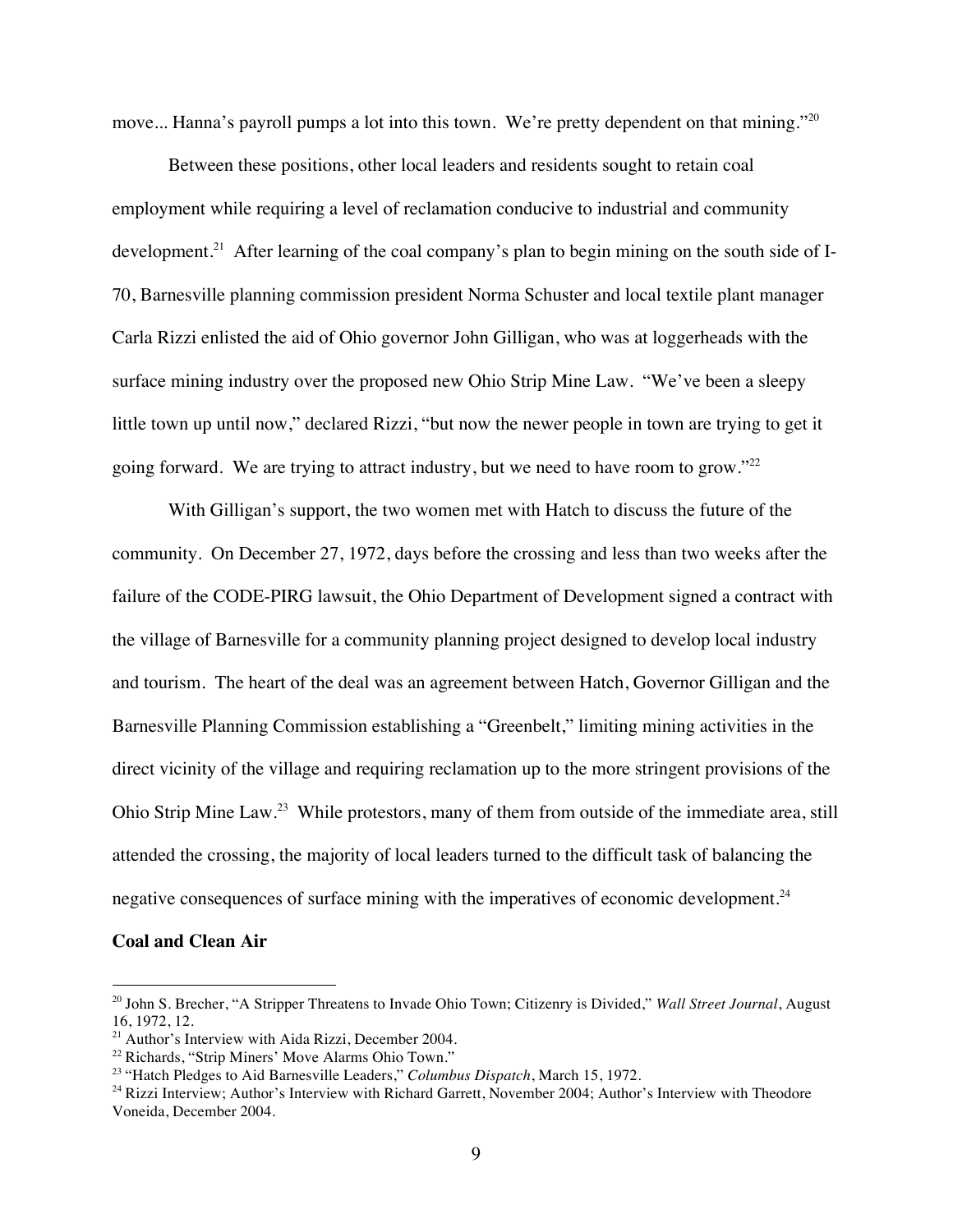Despite the fierce battle over surface mining during the early 1970s, it was not the eventual passage of the federal Surface Mine Control and Reclamation Act, but another 1977 law that had the most dramatic repercussions to the economy of southeastern Ohio. Coal produced in Ohio has a high sulfur content, which when burned produces the noxious gas sulfur dioxide, a key component of acid rain. As a result of amendments strengthening the Clean Air Act in 1977 and again in 1990, Ohio coal became progressively less cost efficient compared to natural gas as well as low sulfur coal mined in other regions, particularly the Rocky Mountain West.<sup>25</sup> Unlike the regulation of surface mining, the provisions of the Clean Air Act offered little obvious environmental advantage to local rural communities upwind from the power plants and steel mills of the Ohio River Valley. Consequently, there were fewer residents willing to support air pollution control aimed at ameliorating distant environmental threats, especially in the face of dire warnings about the economic disaster such controls would mean for local communities.

This was the state of affairs when Environmental Protection Agency Administrator Doug Costle, Ohio Senator Howard Metzenbaum and Governor Jim Rhodes as well as a whole host of local residents gathered at a local hotel in August 1978 to discuss the possible activation of Section 125 of the Clean Air Act. This provision was pushed through by Metzenbaum and would require utilities to install costly pollution abatement equipment in order to "prevent or minimize significant local or regional economic disruption or unemployment that might result

 $25$  While several reasons can be sited for the general decline of Ohio's coal industry from 1977 to 1990, the effects of the Clean Air Act can be seen in the amount of Ohio coal being "washed," a process which decreases its sulfur content. The amount of coal consumed by Ohio utilities rose from 34 million tons in1970 to 51.5 million tons in 1993. During that period, however, the percentage of Ohio coal being used in those facilities decreased from 69 to 45 percent and the amount of Ohio coal being washed increased from 34 to 63 percent. The trends indicate that Ohio utilities, while trying to meet increased electrical demands and comply with emission standards, are consuming greater amounts of out of state fuel even though greater amounts of Ohio coal is being washed. Statistics from: Douglas Crowell, *History of the Coal Mining Industry in Ohio* (Columbus: Ohio Division of Geologic Survey, 1995).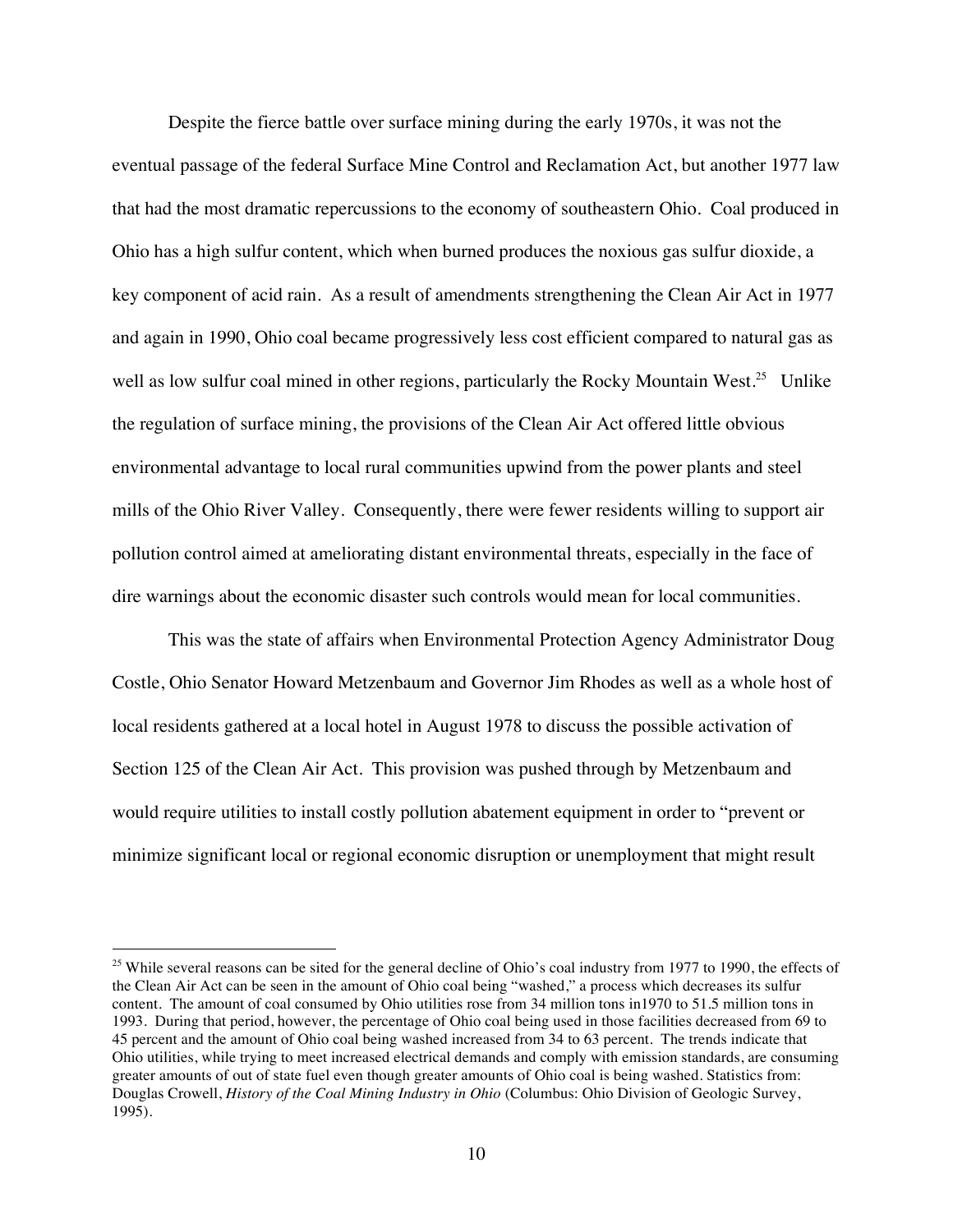from the use of outside coal."26 Peg Graham, one of the main organizers of the nearly 5,000 mine workers and their families crowding the Sheraton Hotel's ballroom for the hearing, expressed a widely held opinion when she declared she would "rather feed the kids than breathe clean air." "What happens to a man who loses his job?" she continued. "He loses his selfrespect and his right to call himself a man."<sup>27</sup> The majority of those attending made their point silently, but just as effectively with banners such as "Take Your Western Coal and Shove It" and "Abolish the EPA."

While much of the meeting was dominated by political speeches with the same theme – save the miners' jobs and prevent economic disaster – the transcript of the hearing does give some indication of the hardening of positions since the early 1970s. Unlike the Barnesville Greenbelt compromise over surface mining in the early 1970s, the federal nature of the Clean Air Act debate made finding local solutions, even temporary ones, impossible. In his speech at the Sheraton, state representative Wayne Hays, who had been a proponent of federal environmental regulations during his long tenure as a congressman, advocated "cooperation rather than confrontation" between miners and EPA officials.<sup>28</sup> However, Section 125, itself a compromise of sorts brokered, was weakened by amendments from the start and did not survive a series of lawsuits in 1979.<sup>29</sup> Indeed, beginning in the late 1970s, Appalachian Ohio Democrats, such as Wayne Hays and his successor Congressman Douglas Applegate, who were moderates on environmental issues, found themselves increasingly vulnerable to conservative Republicans

<sup>&</sup>lt;sup>26</sup> Unites States Environmental Protection Agency, "Public Notice: Saving Miners' Jobs and Keeping Ohio's Air Clean," *St. Clairsville Gazette-Chronicle*, August 3, 1978.

<sup>27</sup> Debbie Kenney, "EPA Hearings in St. Clairsville: 'The Economic Well-Being of All Southeastern Ohio is at Stake,'" *Monroe County Spirit of Democracy*, August 25, 1978.

 $28$  Ibid.

<sup>&</sup>lt;sup>29</sup> See Ackerman and Hassler, *Clean Coal/Dirty Air*, 44-48; Arlen J. Large, "A Rule on Dirty Coal Supported by UMW Could Be Erased in Congress Conference," *Wall Street Journal*, October 24, 1977, 8; Iver Peterson, "U.S. Judge to Hear Ohio Coal Dispute," B10; *New York Times,* March 26, 1979; Daniel Lewis and Caroline Rand Herron, "Unusual Challenge to the Clean Air Act," *New York Times,* April 1, 1979, E4; L.G. Loukkola, "McCoy-Elkhorn Coal Corp. v. EPA, 622 F.2d 260 (6th Cir. 1980)," *Environmental Law* 11, no. 3 (March 1981).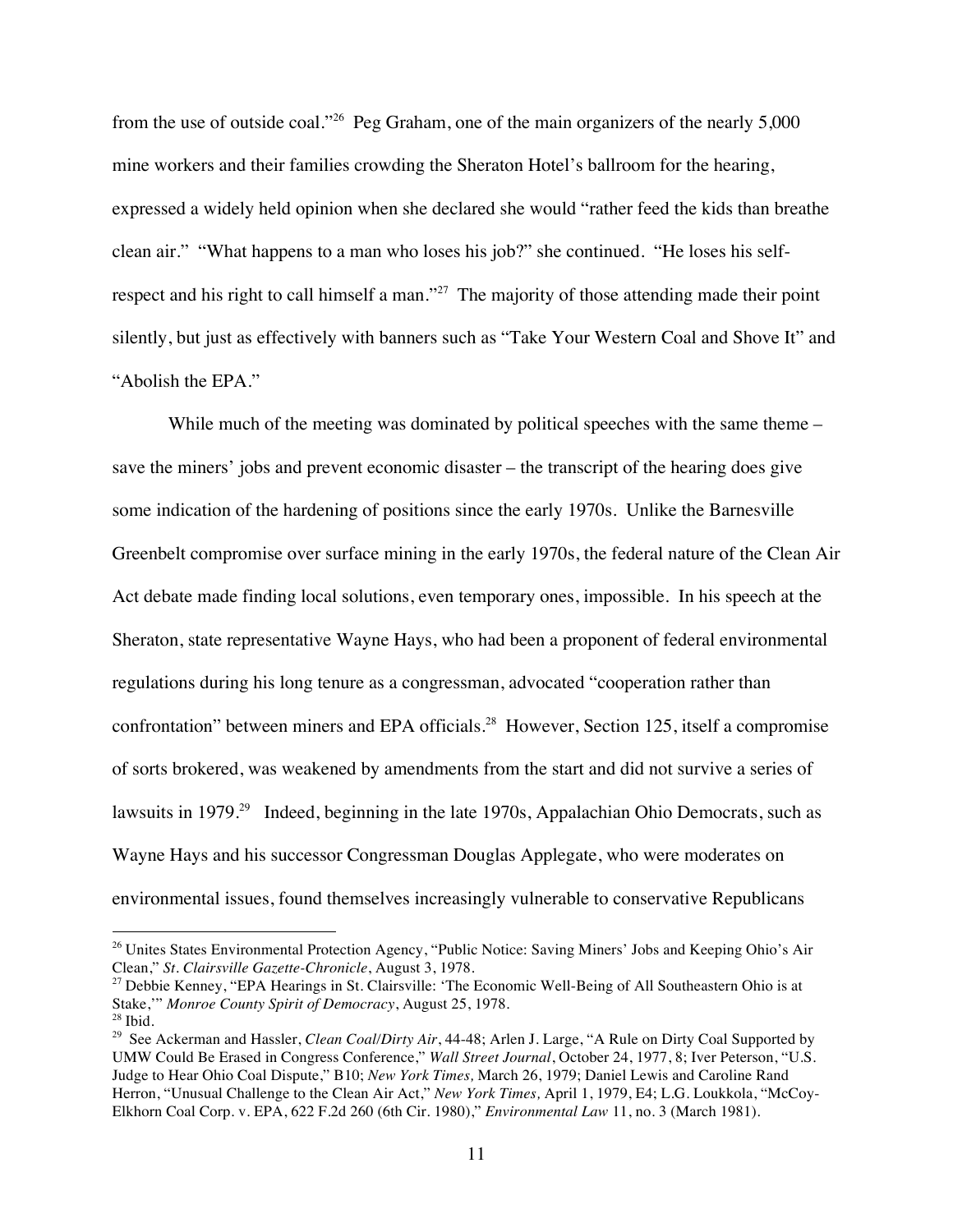more willing to attack the legal and administrative underpinnings of environmental regulation itself.

This is not to suggest that the Clean Air Act had no local supporters in the upper Ohio Valley. In northern West Virginia and southwestern Pennsylvania, which were directly downwind from power plants on the Ohio side of the river public officials and local activists loudly protested dismal air quality.<sup>30</sup> Even in southeastern Ohio, a letter appeared in the Martins Ferry Times Leader shortly after the St. Clairsville hearing in which a group of "19 Valley Residents" from "in and around Belmont County" complained of the many days throughout the year "when the air is so thick with industrial muck that it is difficult to see, much less breathe."<sup>31</sup> The authors of the letter directly connected the fight over air pollution to the earlier struggle with surface mine regulation, rhetorically asking whether the local area hadn't already "had its share of ravaging." Further, despite the apparent retreat of nearly all local businesspeople from the position that an over reliance on mining might actually be a problem for the local area in the long run, the letter writers argued that while mining jobs might be lost, "it is equally true that no one area should be so totally dependent upon a single industry, especially if that industry happens to be high sulfur coal...." $32$ 

This argument, however, seemed to hold little weight among miners' families and communities dependent upon mining for their livelihood. Furthermore, the writers' claim that power plant emissions "poisons the air of every living creature in the valley" rang hollow when one considered that the height of smokestacks and prevailing direction of the wind meant that

 30 "Follansbee Air Filthiest?," *Wheeling Intelligencer*, Ocober 2, 1978. James Lewis Longhurst, "Don't Hold Your Breath, Fight for It! Women's Activism and Citizen Standing in Pittsburgh and the United States, 1965-1975" (Ph.D. thesis, Carnegie Mellon University, 2004); Samuel P. Hays, "Beyond Celebration: Pittsburgh and its Region in the Environmental Era – Notes by a Participant Observer" in Tarr, *Devastation and Renewal*, 193-215.

<sup>31 19</sup> Valley Residents, "Delayed to Long," Letter to the Editor, *Martins Ferry Times Leader*, Sep. 27, 1978.  $32$  Ibid.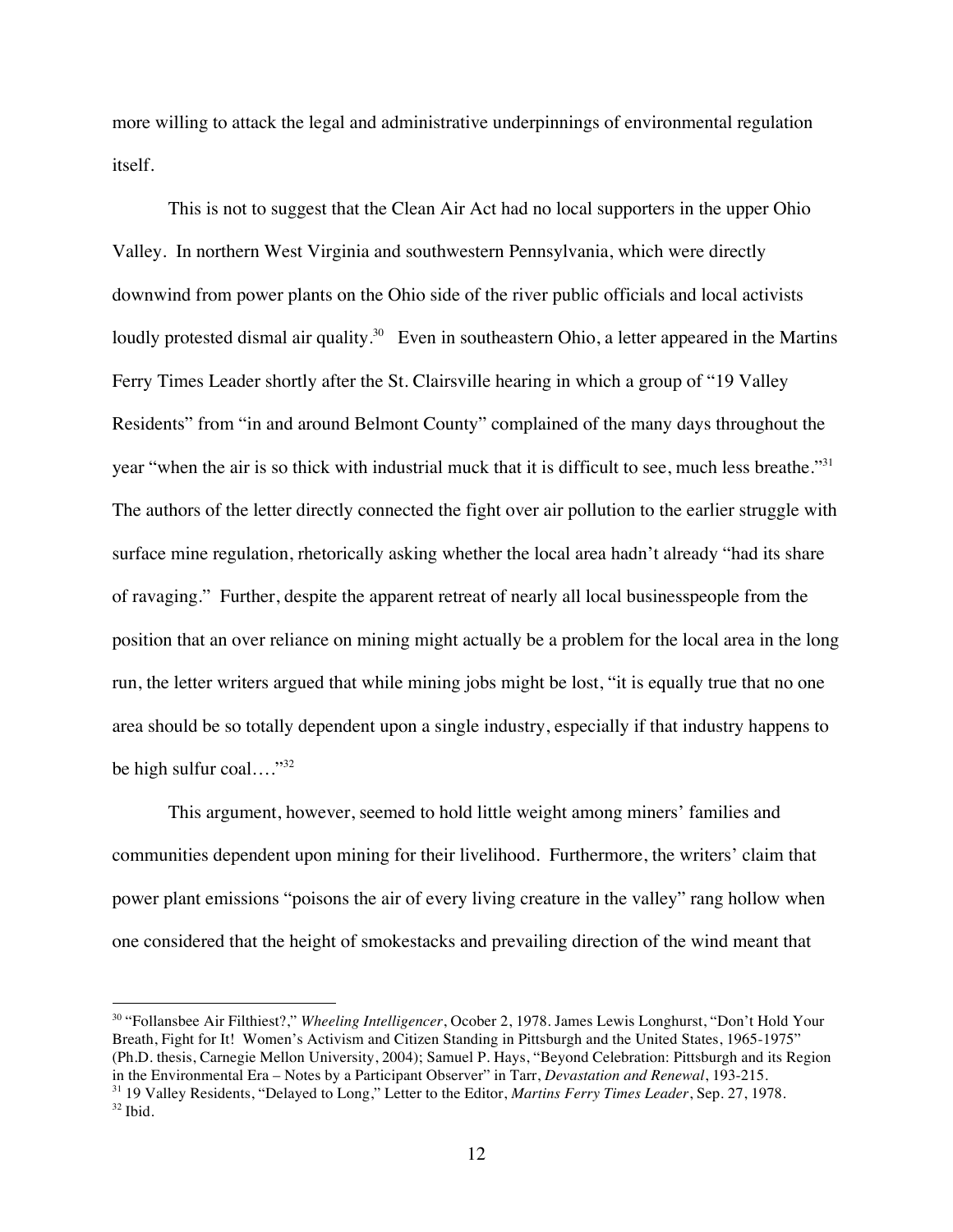S02 emissions had little direct impact on Ohio communities.<sup>33</sup> While some local residents did still pay lip service to the need for environmental regulation this remained almost wholly a rhetorical device when faced with the reality of massive job loss. For example, during the strip mining debate, which took place on the federal level concurrently with Clean Air Act hearings, the United Mine Workers supported the strip mine regulation, in part, because surface mines employed far fewer workers on average than underground mines.<sup>34</sup> In Clean Air Act hearings before the Senate Subcommittee on Environmental Pollution, however, local resident and union official Charlie Grimm decried "rigid and arbitrary emission standards" resulting in "laying off of coal miners [and] mines shutting down … while we continue to sit on the largest coal reserves in the world…." "EPA," he concluded, "is partly to blame for this disaster to the economy of Ohio."35

## **Political Ecology of Environmental Policy**

In conclusion, I will focus briefly on three key issues raised by the debate over environmental regulation in Appalachian Ohio. First, on the national level the failure of Section 125 and other measures to spread the economic costs of lowering sulfur dioxide emissions beyond local communities in northern Appalachia exposed a key weakness in the environmental politics of the Democratic Party, which was struggling to maintain control of Congress in the face of the resurgent conservatism of first Ronald Reagan and later Newt Gingrich.<sup>36</sup> We can

 $33$  Ibid.

<sup>34</sup> Montrie, *To Save the Land and People*.

<sup>35</sup> Grimm testimony in United States Senate Subcommittee on Environmental Pollution, *Clean Air Act Amendments of 1977: Hearing before the Subcommittee on Environmental Pollution of the Committee on Environment and Public Works*, Ninety-Fifth Congress, First Session, on S. 251, S. 252, and S. 253 Bills to Amend the Clean Air Act as Amended, Pt. 2, February 10, 1977. For other examples of Grimm's position on the Clean Air Act, see "Carter Urged to Save Ohio Coal," *Martins Ferry Times Leader,* September 27, 1978 and "Economist 'Unrealistic,'"

<sup>&</sup>lt;sup>36</sup> For other interpretations of this period, see Helvarg, *The War Against the Greens*; Robert Collins, *Transforming America: Politics and Culture During the Reagan Years* (New York: Columbia University Press, 2006); Dan Carter,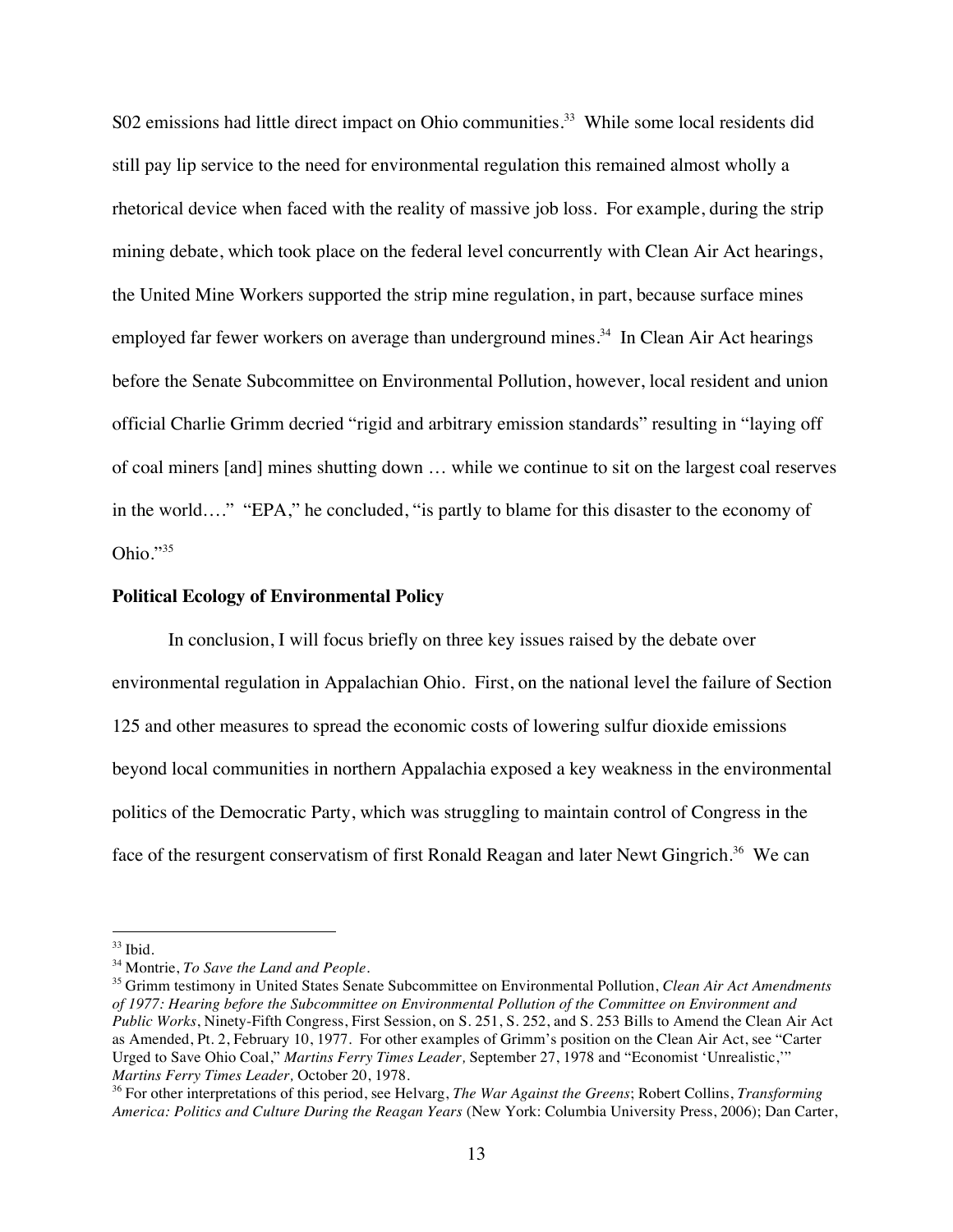gain insight into this rift from a June 1977 exchange between two powerful, liberal Democratic senators, Ohio's Howard Metzenbaum and Edmund Muskie of Maine, the representative from an acid rain-receiving state who championed the Clean Air Act. Comparing the potential regional divisiveness of Metzenbaum's provision to the rancor of the Constitutional Convention, Muskie challenged the inclusion of a provision with a "dominant thrust [that was not its] relationship to clean air, but its relationship to the economics of the areas it is designed to protect."<sup>37</sup> By separating acknowledgement of the economic impact of environmental regulations, in the eyes of local residents, Democrats on the national level thus betrayed one of the central tenants of the New Deal consensus.

More so than race, rights or taxes, opposition to, in the words of Charlie Grimm, the "influence of only an elite few … who are bottling up the Nation's responsible development of its most abundant energy resource" drove the movement of many local residents from the Democratic to Republican parties, particularly in national races. Due in part to the Clean Air Act, which contributed to a 75% cut in annual mining output between 1972 and 1991, the local population in Belmont County declined by nearly 14 percent during the 1980s, the largest level of out-migration in the state.<sup>38</sup> In the face of these devastating losses, those Democrats, such as Wayne Hays, who had backed environmental efforts in the 1960s and early 1970s, found themselves vulnerable to a growing tide of anger against all things environmental. In 1980, Hays lost his seat as a state representative to Republican Bob Ney, who had explicitly attacked Hays' environmental record among other issues. In 1994, following the enactment of even tougher S02

 $\overline{a}$ 

*From George Wallace to Newt Gingrich: Race in the Conservative Counterrevolution, 1963-1994* (Baton Rouge: Louisiana State University Press, 1999).

<sup>&</sup>lt;sup>37</sup> Congressional Record – Senate (June 10, 1977), pp. 18488-18497. Retrieved October 5, 2008 from the Bates College Edmund S. Muskie Archives and Special Collections Library at http://abacus.bates.edu/muskie-archives/ 38 United States Bureau of the Census and Inter-University Consortium for Political and Social Research, "*County and City Data Book*" (Ann Arbor, MI: ICPSR, 1972, 1977, 1988, 1994).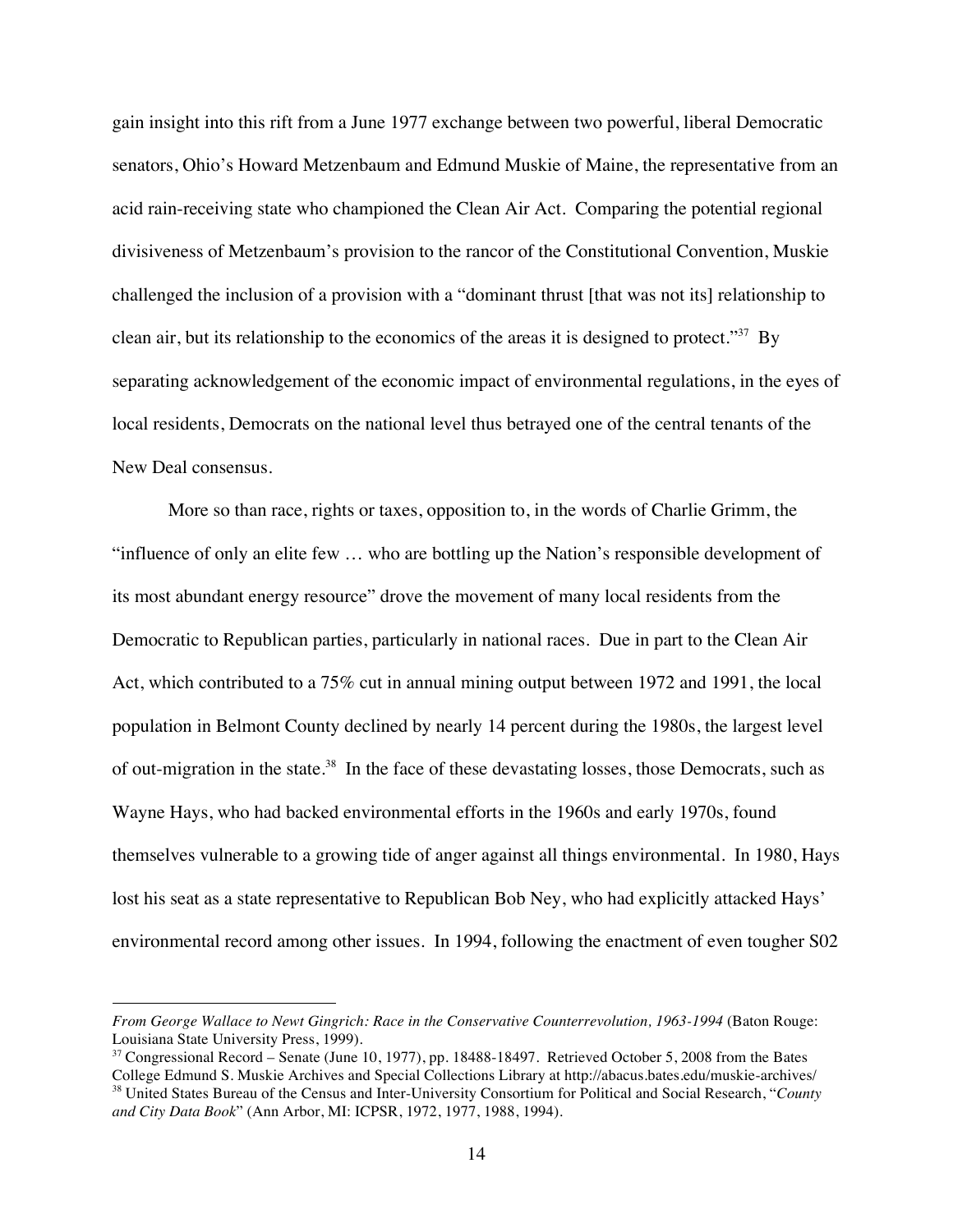regulations, Ney again rode a groundswell of anger to victory in Ohio's 18<sup>th</sup> Congressional District, which had been held by a Democrat since 1949.

Finally, despite the anger and sense of community loss experienced by many Appalachian Ohioans, those pro-environmental positions outlined during the 1972 crossing debate, too, continued to influence a very small, but influential minority of local residents. Beginning in the mid-1990s, for example, a group of Barnesville residents began to mobilize around the issue of the Barnesville Greenbelt, which was agreed upon by the village, state and Consoldiation Coal Company in 1972, but had never acquired any formal legal standing during the subsequent decades. When another mining company acquired the mineral rights, a group of residents, including some of those who had protested the original road crossing, petitioned the Ohio Dept. of Natural Resources to deny the company permits sparking a series of legal battles that continue through the present. $39$ 

Indeed, to return the Oprah Winfrey broadcast with which I began this paper, even among those interviewed we can glean a sense of community identity that cautiously embraced the potential economic benefits from environmental limits on the coal industry. "These [unemployed] people … they're adversely affected, no doubt," observed county development director Don Myers. "But the time has come for us to put together a program [to] turn this around…. We're coming back."<sup>40</sup> As with the voices of mining supporters and environmentalists, such sentiments reflected the complex, but everyday relationship between the natural and social landscapes from which the residents of

<sup>&</sup>lt;sup>39</sup> Author's Interview with Pat Hunkler, November 2004; "Council Pledges Support to Greenbelt Advocates," Barnesville Enterprise, October 21, 1987. "Council Approves Greenbelt Resolution," Barnesville Enterprise, October 22, 1997; To Protect the Village of Barnesville with a Buffer Zone between the Village and Coal Mining Operations, Village Resolution #2075, October 22, 1997; "Warren Trustees Pass Greenbelt Resolution," Barnesville Enterprise, October 29, 1997.

 $40$  McPharlin, prod., "The Ohio Remote." In a subsequent interview with the author Myers was even more blunt than in 1988. "Coal," he declared, "is our past, it's not our future." Author's interview with Donald Myers, July 2004.